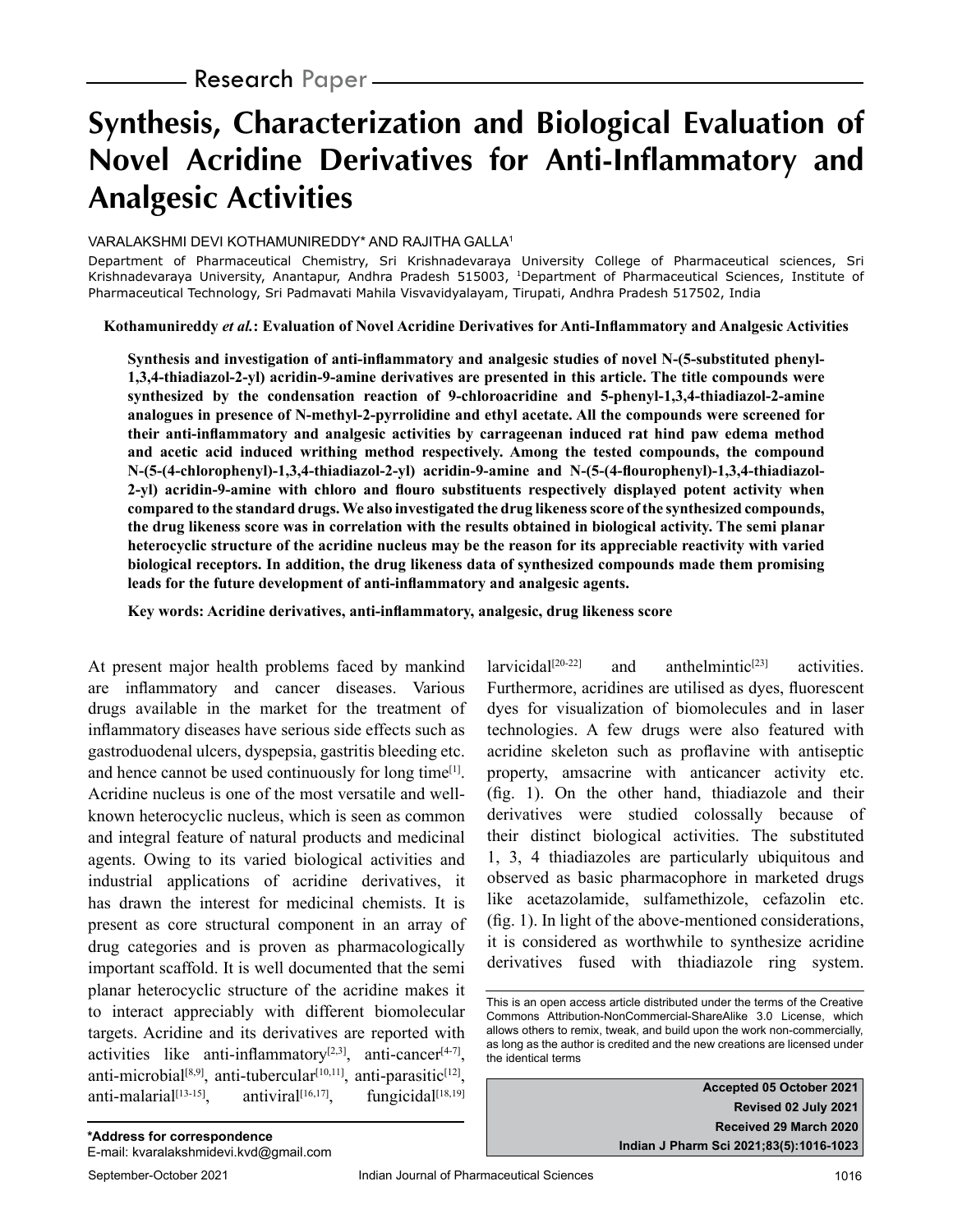www.ijpsonline.com



Drugs with 1,3,4 thiadiazole Pharmacophore



#### **Drugs with Acridine Pharmacophore Fig. 1: Drugs with 1,3,4 thiadiazole pharmacophore and acridine pharmacophore**

This is coinciding with the previous reports that the addition of aryl rings to the acridine ring system has enhanced the selective binding to the cyclooxygenase-2  $(COX-2)$  binding site  $(394 A<sup>3</sup>)$  than  $COX-1$   $(316 A<sup>3</sup>)$  due to enhanced molecular volume of the compounds $[24]$ . The present study is an attempt to exploit the antiinflammatory and analgesic activities of the acridine core containing compounds in conjunction with substituted thiadiazole derivatives.

# **MATERIALS AND METHODS**

All chemicals and solvents were purchased from SD fine and Merck and were used as such without further purification. Clean and sterile laboratory equipment's were used. The melting points of all the reported compounds were determined in open capillaries by using Ana lab melting point apparatus and were uncorrected. The progression of the reaction and homogeneity of the compounds was monitored on Thin Layer Chromatography (TLC) plates using ethyl acetate and n-hexane solvent system. The Infrared (IR) spectrums of the compounds were recorded using Potassium Bromide (KBr) pellets on a Perkin-Elmer 1760 spectrophotometer. Proton Nuclear Magnetic Resonance (<sup>1</sup> HNMR) spectra of the pure compounds were recorded on Bruker Advance 400 MHz spectrophotometer. Chemical shift values (delta-δ) were reported in Parts Per Million (ppm). Mass spectral data of the title compounds were recorded on a JEOL JMS-D 300 instrument. Perkin-Elmer 240 analyzer was used for the elemental analysis (Carbon (C), Hydrogen (H), Nitrogen (N)).

## **Chemistry:**

**General procedure for preparation of 5-substituted phenyl-1,3,4-thiadiazol-2-amine (3a-l):** Synthesis of 5-substituted phenyl-1,3,4-thiadiazol-2-amine derivatives was done in accordance with the previously reported procedure<sup>[25]</sup>. During the process of synthesis, various substituted carboxylic acids (0.1 mol) and thiosemicarbazide (0.1 mol) in phosphorous oxychloride (30 ml) were refluxed for 30 min (fig. 2). Then the reaction mixture is cooled, followed by quenching with ice. The separated solid was filtered and suspended in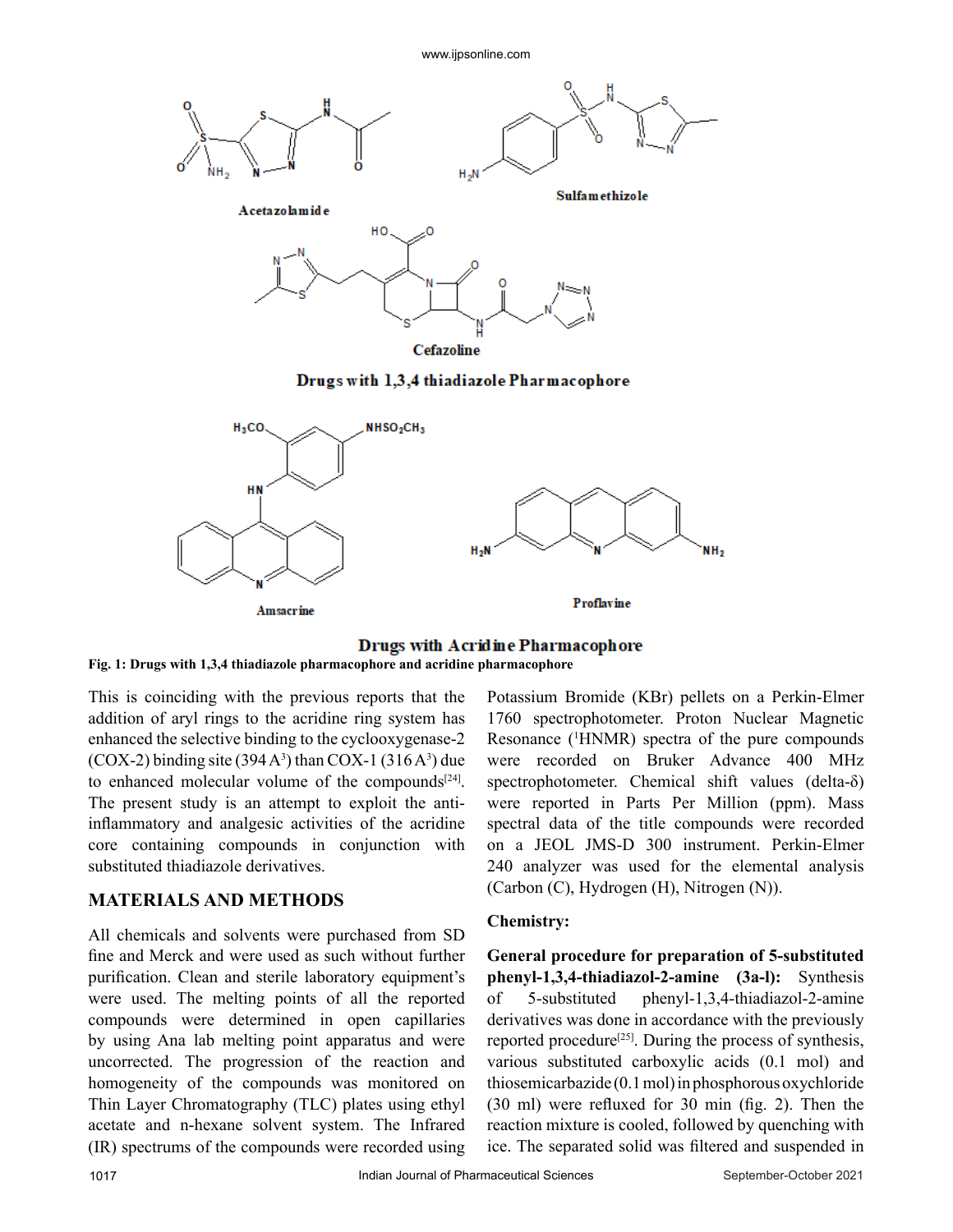

#### **Scheme 2**

**Fig. 2: Preparation of 5-substituted phenyl-1,3,4-thiadiazol-2-amine (scheme 1) and synthesis of N-(5-substituted phenyl-1,3,4 thiadiazol-2-yl) acridin-9-amine (scheme 2)**

water and basified with aqueous potassium hydroxide. The product is filtered, dried and recrystallized from Dimethyl Formamide (DMF) and ethanol (9:1).

**General procedure for the synthesis of N-(5-substituted phenyl-1,3,4-thiadiazol-2 yl) acridin-9-amine (5a-l):** 9-chloroacridine (1.0 equivalent) and 5-(3,4-substituted phenyl)- 1,3,4-thiadiazol-2-amine (1.0 equivalent) were added to N-methyl-2-pyrrolidine (10 times with reference to weight of 9-chloroacridine). This reaction mixture was stirred at 25-30° for 24-30 h (fig. 2). The completion of the reaction is monitored by using TLC using Methylene Di Chloride (MDC) and methanol in 8:2 ratio. Then 20 ml of ethyl acetate is added to the mixture, filtered the solid and washed thoroughly with ethyl acetate. Yield is 50-60 %.

#### **Physical and spectral data of the compounds:**

**N-(5-phenyl-1,3,4-thiadiazol-2-yl) acridin-9-amine (5a):** Yield: 58 %, melting point (MP): 284-286, <sup>1</sup>HNMR (dimethyl sulfoxide-d6 (DMSO-d<sub>6</sub>))  $\delta$ /ppm: 9.74 (s, 1H, NH), 8.5-8.2 (m, 3H), 7.9-7.4 (m, 10H); electrospray ionization mass spectrometry (ESI-MS): 355 (M+H<sup>+</sup>), analytically calculated for  $C_{21}H_{14}N_4S$ : C, 71.16; H, 3.98; N, 15.81; S, 9.05; found C, 71.25; H, 3.89; N, 15.64.

**N-(5-(4-methoxyphenyl)-1,3,4-thiadiazol-2-yl) acridin-9-amine (5b):** Yield: 61 %, MP: 358-360,

<sup>1</sup>HNMR (DMSO-d<sub>6</sub>)  $\delta$ /ppm: 9.78 (s, 1H, NH), 8.4 (m, 2H), 8.0-7.2 (m, 10H), 3.86 (s, 3H, methoxy  $(OCH<sub>3</sub>)$ ): ESI-MS: 385 (M+H<sup>+</sup>), analytically calculated for  $C_{22}H_{16}N_4OS$ : C, 68.73; H, 4.19; N, 14.57; O, 4.16; S, 8.34, found C, 68.43; H, 4.03; N, 14.12.

**N-(5-(4-nitrophenyl)-1,3,4-thiadiazol-2-yl) acridin-9-amine (5c):** Yield: 56 %, MP: 374-376°, <sup>1</sup> HNMR (DMSO- $d_6$ )  $\delta$ /ppm: 9.72 (s, 1H, NH), 8.01 (m, 2H), 7.62-7.12 (m, 10H),: ESI-MS: 400 (M+H+ ), analytically calculated for  $C_{21}H_{13}N_{5}O_{2}S$ : C, 63.15; H, 3.28; N, 17.53; O, 8.01; S, 8.03, found C, 63.01; H, 3.21; N, 17.40.

**N-(5-(3-nitrophenyl)-1,3,4-thiadiazol-2-yl) acridin-9-amine (5d):** Yield: 52 %, MP: 372-374°, <sup>1</sup> HNMR  $(DMSO-d_6)$  δ/ppm: 9.5 (s, 1H, NH), 7.87-7.80 (m, 1H), 7.2-6.5 (m, 11H), ESI-MS: 400 (M+H+ ), analytically calculated for  $C_{21}H_{13}N_{5}O_{2}S$ : C, 63.15; H, 3.28; N, 17.53; O, 8.01; S, 8.03, found C, 63.05; H, 3.20; N, 17.42

**N-(5-(4-chlorophenyl)-1,3,4-thiadiazol-2-yl) acridin-9-amine (5e):** Yield: 60 %, MP: 358-360, <sup>1</sup>HNMR (DMSO-d<sub>6</sub>) δ/ppm: 9.7 (s, 1H, NH), 8.23-8.22 (m, 2H), 7.75-7.73 (m, 2H), 7.55-7.53 (m, 4H), 7.27- 7.24 (m, 4H); ESI-MS: 389.48 (M+H+ ), 391.50 (M+2), analytically calculated for  $C_{12}H_{13}CIN_4S$ : C, 64.86; H, 14.41; N, 14.41, found C, 64.76; H, 3.25; N, 14.12.

**N-(5-(4-bromophenyl)-1,3,4-thiadiazol-2-yl) acridin-9-amine (5f):** Yield: 51 %, MP: 386-388°, <sup>1</sup>HNMR (DMSO-d<sub>6</sub>)  $\delta$ /ppm: 9.72 (s, 1H, NH), 8.0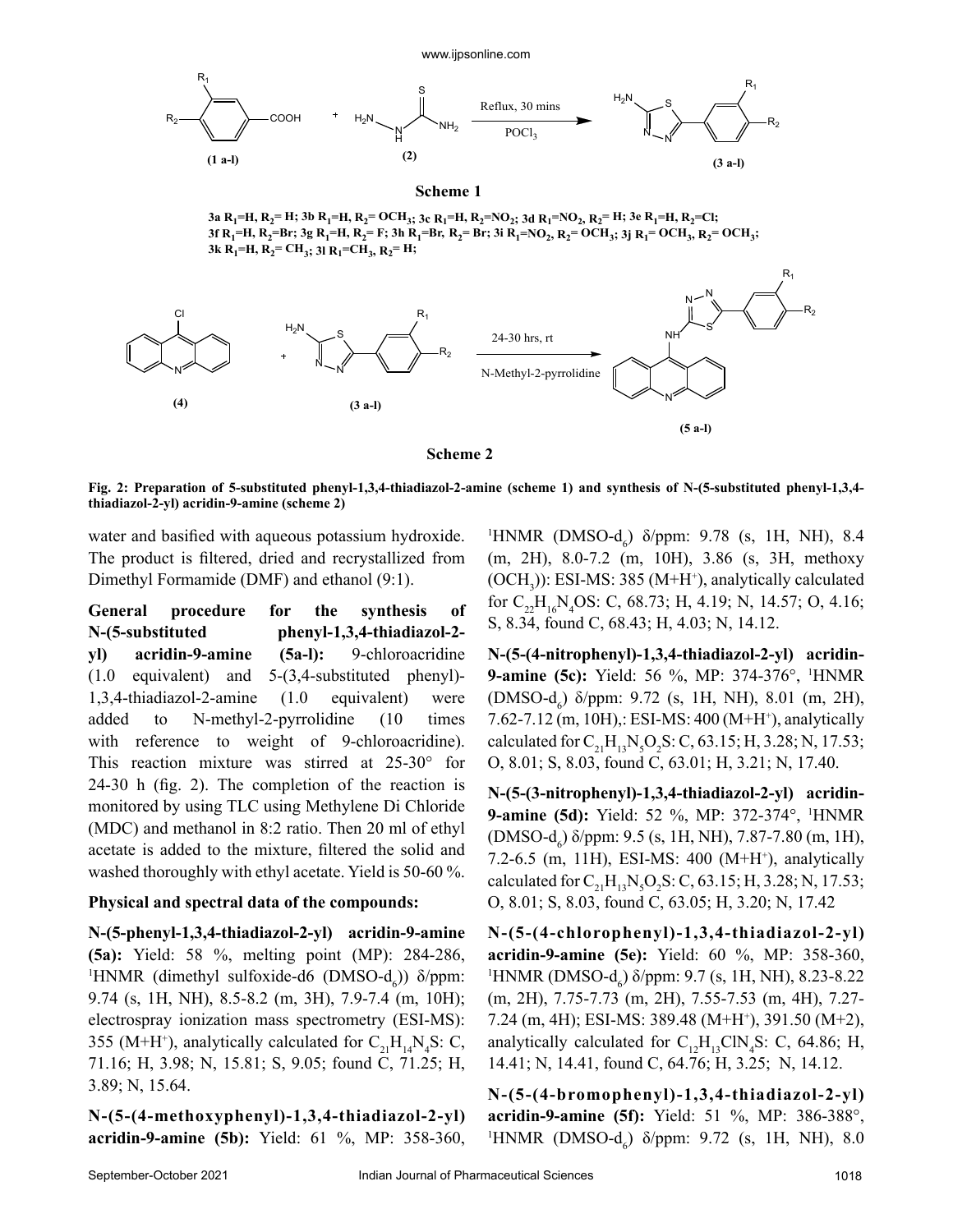(m, 2H), 7.6-7.4 (m, 10H); ESI-MS: 433.8 (M+H+ ), 435.90 (M+2), analytically calculated for  $C_{12}H_{13}BrN_4S$ : C, 58.2; H, 3.02; Br, 18.44; N, 12.93; S, 7.40 found C, 58.02; H, 3.06; N, 12.82.

**N-(5-(4-flourophenyl)-1,3,4-thiadiazol-2-yl) acridin-9-amine (5g):** Yield: 53 %, MP: 327-328, <sup>1</sup> HNMR (DMSO- $d_6$ )  $\delta$ /ppm: 9.74 (s, 1H, NH), 8.23 (m, 2H), 7.7-7.2 (m, 10H); ESI-MS: 372 (M-H+ ), analytically calculated for  $C_{21}H_{13}FN_4S$ : C, 58.2; H, 3.02; Br, 18.44; N, 12.93; S, 7.40, found C, 58.03; H, 3.01; N, 12.69.

**N-(5-(3,4-dibromophenyl)-1,3,4-thiadiazol-2-yl) acridin-9-amine (5h):** Yield: 55 %, MP: >380, <sup>1</sup> HNMR (DMSO- $d_6$ )  $\delta$ /ppm: 9.8 (s, 1H, NH), 8.6 (m, 2H), 8.2-7.2 (t, 9H), ESI-MS: 513.91 (M+H+ ), analytically calculated for  $C_{21}H_{12}Br_2N_4S$ : C, 49.24; H, 2.36; Br, 31.20; N, 10.94; S, 6.26, found C, 49.13; H, 2.24; N, 10.89.

**N-(5-(4-methoxy-3-nitrophenyl)-1,3,4-thiadiazol-2-yl) acridin-9-amine (5i):** Yield: 50 %, MP: 356- 358°, <sup>1</sup>HNMR (DMSO-d<sub>6</sub>) δ/ppm: 9.8 (s, 1H, NH),  $8.72(m, 2H), 8.4-7.2 (m, 9H), 3.86 (s, 3H, OCH<sub>3</sub>):$ ESI-MS:  $430$  (M+H<sup>+</sup>), analytically calculated for  $C_{22}H_{15}N_{5}O_{3}S$ : C, 61.53; H, 3.52; N, 16.31; O, 11.18; S, 7.71, found C, 61.42; H, 3.45; N, 16.22.

**N-(5-(3,4-dimethoxyphenyl)-1,3,4-thiadiazol-2-yl) acridin-9-amine (5j):** Yield: 60 %, MP: 352-354, <sup>1</sup>HNMR (DMSO-d<sub>6</sub>)  $\delta$ /ppm: 9.78 (s, 1H, NH), 8.72 (m, 2H), 8.6-7.3 (m, 9H), 3.82 (s, 3H, OCH<sub>3</sub>), 3.80 (s, 3H, OCH<sub>3</sub>): ESI-MS: 415 (M+H<sup>+</sup>), analytically calculated for  $C_{23}H_{18}N_4O_2S$ : C, 66.65; H, 4.38; N, 13.52; O, 7.72; S, 7.74, found C, 66.52; H, 4.23; N, 13.45.

**N-(5-(4-methylphenyl)-1,3,4-thiadiazol-2-yl) acridin-9-amine (5k):** Yield: 52 %, MP: 338-340, <sup>1</sup>HNMR (DMSO-d<sub>6</sub>) δ/ppm: 9.76 (s, 1H, NH), 8.01  $(m, 2H), 7.5$ -6.9  $(m, 10H), 2.34$  (s, 3H, Methyl  $(CH_3)$ ): ESI-MS:  $369$  (M+H<sup>+</sup>), analytically calculated for  $C_{22}H_{16}N_4S$ : C, 71.71; H, 4.38; N, 15.21; S, 8.70, found C, 71.64; H, 4.32; N, 15.11

**N-(5-(3-methylphenyl)-1,3,4-thiadiazol-2-yl) acridin-9-amine (5l):** Yield: 51 %, MP: 328-330, <sup>1</sup>HNMR (DMSO- $d_6$ )  $\delta$ /ppm: 9.72 (s, 1H, NH), 8.6 (m, 2H), 7.6-6.8 (m, 10H), 2.24 (s, 3H, CH<sub>3</sub>): ESI-MS: 369 (M+H<sup>+</sup>), analytically calculated for  $C_{22}H_{16}N_4S$ : C, 71.71; H, 4.38; N, 15.21; S, 8.70, found C, 71.64; H, 4.31; N, 15.12.

## **Pharmacological evaluation:**

1019 **Indian Journal of Pharmaceutical Sciences** September-October 2021 **General:** The chemicals used in the pharmacological studies were procured from Merck and Himedia.

Swiss Albino rats of 180-200 g were received from Sri Venkateswara Enterprises, Bangalore. The animal care and maintenance were done in accordance with the ethical guidelines specified by World Health Organization (WHO). All the animals were maintained under regulated conditions of temperature and light. Paw edema of the experimental animals was measured by using Basile 7140 Plethysmometer. Analgesic activity is established by using Eddy's hot plate method. The experimental protocols were approved by the institutional animal ethical committee, with Committee for the Purpose of Control and Supervision of Experiments on Animals (CPCSEA) registration No. SVCOP/IAEC/018/2017-18 and utmost care was taken to ensure that the animals were treated in the most humane and acceptable manner.

**Acute toxicity studies:** Acute toxicity studies for the title compounds were performed in mice (10 mg/kg to 2000 mg/kg body weight, orally (p.o)) as per the guidelines of Organisation for Economic Co-operation and Development  $(OECD)^{[26]}$ . During this study, the control and test compound treated groups were observed for any significant changes in the body weight, food, water intake, any behavioural changes and mortality among the animal groups. The animals were kept starved before 4 h to the evaluation of the biological activities.

**Anti-inflammatory activity:** The anti-inflammatory activity of the title compounds was evaluated by carrageenan induced rat paw edema method in Wistar albino rats<sup>[27]</sup>. The experimental animals were divided into six groups. Group 1 is labelled as control group and is given only vehicle that is 0.5 % Carboxymethyl Cellulose (CMC) solution, while groups 2 to 4 were administered synthesized compounds (200 mg/kg body weight) as homogenous suspension in aqueous solution of sodium CMC  $(0.5 \% \text{ w/v})$  by p.o route. Groups 5 and 6 were assigned as the standard groups and received diclofenac and celecoxib. The rats were injected with test compounds and standard drug 1 h prior to the administration of carrageenan suspension (0.05 ml of 1 % suspension) in the sub plantar region of rat hind paw to induce inflammation. A mark was made at the lateral malleolus and the foot was immersed to the same extent into the arm of plethysmograph. The volume of the injected paw is measured immediately after the carrageenan injection by water displacement method in a digital plethysmograph. The paw edema volume is again measured after 30, 60, 120 and 180 min. Average edema volumes for the test and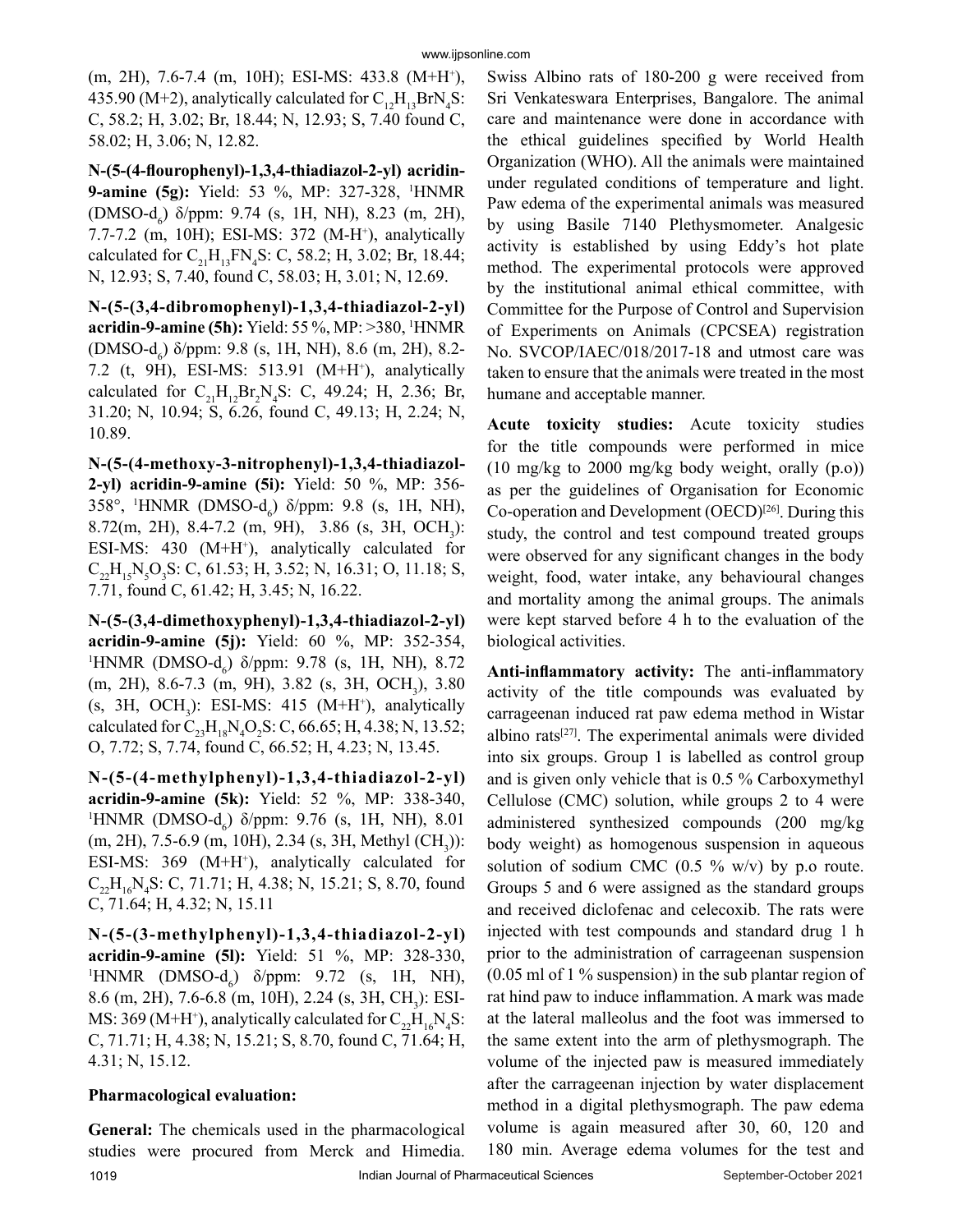standard treated groups were compared statistically with those of control group and expressed as the percentage edema inhibition which was calculated using the formula

Percentage inhibition=100 (1- $V_t/V_c$ )

Where  $V_c$  is the volume of the edema in the control group and  $V_t$ , the volume of the edema in the treated group. Statistical significance of the results was tested by Analysis of Variance (ANOVA) and Dunnett's t- test.

**Analgesic activity by writhing method:** The analgesic activity of the title compounds is evaluated by a chemical method namely acetic acid induced writhing<sup>[28,29]</sup>. The basic concept behind this screening process is that the injected chemical produces pain reaction which is characterized by a writhing response such as constriction of abdomen, trunking of the trunk and extension of the hind limbs. The Swiss albino mice of 20-30 g were chosen and divided into groups, each consisting of five animals. The animals were administered with the test compounds and standard drug aspirin 100 mg/kg p.o for a group as positive control and CMC as negative control for a group. Then after 1 h, 10 ml/kg dose of 0.6 % acetic acid was injected intraperitoneally. The mice were observed for the total number of writhes for 15 min starting 5 min after the acetic acid injection and the total number of writhes was recorded. The mean value of writhes for each group was calculated and compared statistically with the vehicle treated control group. The mean value, SEM was calculated for all groups and percentage inhibition of the number of writhes is calculated by using the formula, Percentage (%) analgesic activity=100 (1- $W_t$ - $W_c$ ), where  $W_t$  is the average number of writhes observed in test group and  $W<sub>e</sub>$  is the average number of writhes observed in control group. Statistical significance of the results was tested by ANOVA and Dunnett's t- test.

# **RESULTS AND DISCUSSION**

The synthesis of the title compounds N-(5 substituted phenyl-1,3,4-thiadiazol-2-yl) acridin-9-amine derivatives (5a-l) was carried out as per the scheme outlined in the fig. 2. The intermediate, 5-(3,4-substitutedphenyl)-1,3,4-thiadiazol-2-amine (3a-l) was prepared by the condensation of the various substituted aromatic carboxylic acids (1a-l) with thiosemicarbazide. Then the above obtained thiadiazole derivatives (3a-l) upon reacts with the 9-chloroacridine (4) in presence of N-methyl-2-pyrrolidine (fig. 2) afforded the title compounds.

The chemical structures of the synthesized compounds were in full agreement with the spectral data obtained. In the <sup>1</sup> HNMR spectra the signals related to the protons of the title compounds were verified and the structures were established. The <sup>1</sup> HNMR spectra of the title compounds (5a -l) showed a singlet at  $\delta$  9.0 to 9.6 group due to NH proton and aromatic protons were observed as multiplet at  $\delta$  6.5 to 8.1. In mass spectra of all the synthesized compounds (5a-l), the molecular ion peaks are all in accordance with their molecular weights. Detailed spectral data is given in experimental protocols. The elemental analysis data of all the compounds were in good agreement with the theoretical values.

Biological evaluation was described below. Acute toxicity studies showed that the compounds were safe up to 2000 mg/kg p.o dose and no mortality or gross behavioural changes were observed in the animals used.

Anti-inflammatory activity of the compounds is shown here. Carrageenan induced rat hind paw method is used to measure the inhibitory potencies of the compounds (5a-l) against the inflammatory process. From the results obtained (Table 1 and fig. 3), the compounds (5a-l) exhibited profound anti-inflammatory activity when compared with the standard drug, diclofenac. Among them the compounds 5e (69.4 %) with chloro group as substituent exhibited remarkable antiinflammatory activity, followed by the compounds 5f  $(67.7 \%)$  with bromo group, 5g  $(63.5 \%)$  with flouro group and 5b (62.5 %) with methoxy group showed significant and comparable activity with the standard drug diclofenac (71.6 %). The semi planar heterocyclic structure of the acridine nucleus makes it to react appreciably with varied biological receptors. Most of the COX-2 inhibitors with proven activity possess substituents like Cl, F,  $NO$ , etc. along with diaryl ring system.

The title compounds are evaluated for analgesic activity by using acetic acid induced writhing assay at 100 mg/kg p.o (Table 1 and fig. 4). Among all the compounds, compound 5e  $(71.2 \text{ %})$  and 5g (68.2 %) with chloro and flouro groups respectively as substituents was found to possess equipotent analgesic activity when compared with the standard drug aspirin (68.2 %). Compounds 5b exhibited significant analgesic activity.

Drug likeness score of the synthesized compounds were predicted using molsoft online server tool (Table 2). Good drug likeness scores of 0.65 and 0.55 were obtained for 5e and 5g compounds with chloro and flouro substituents, respectively. This result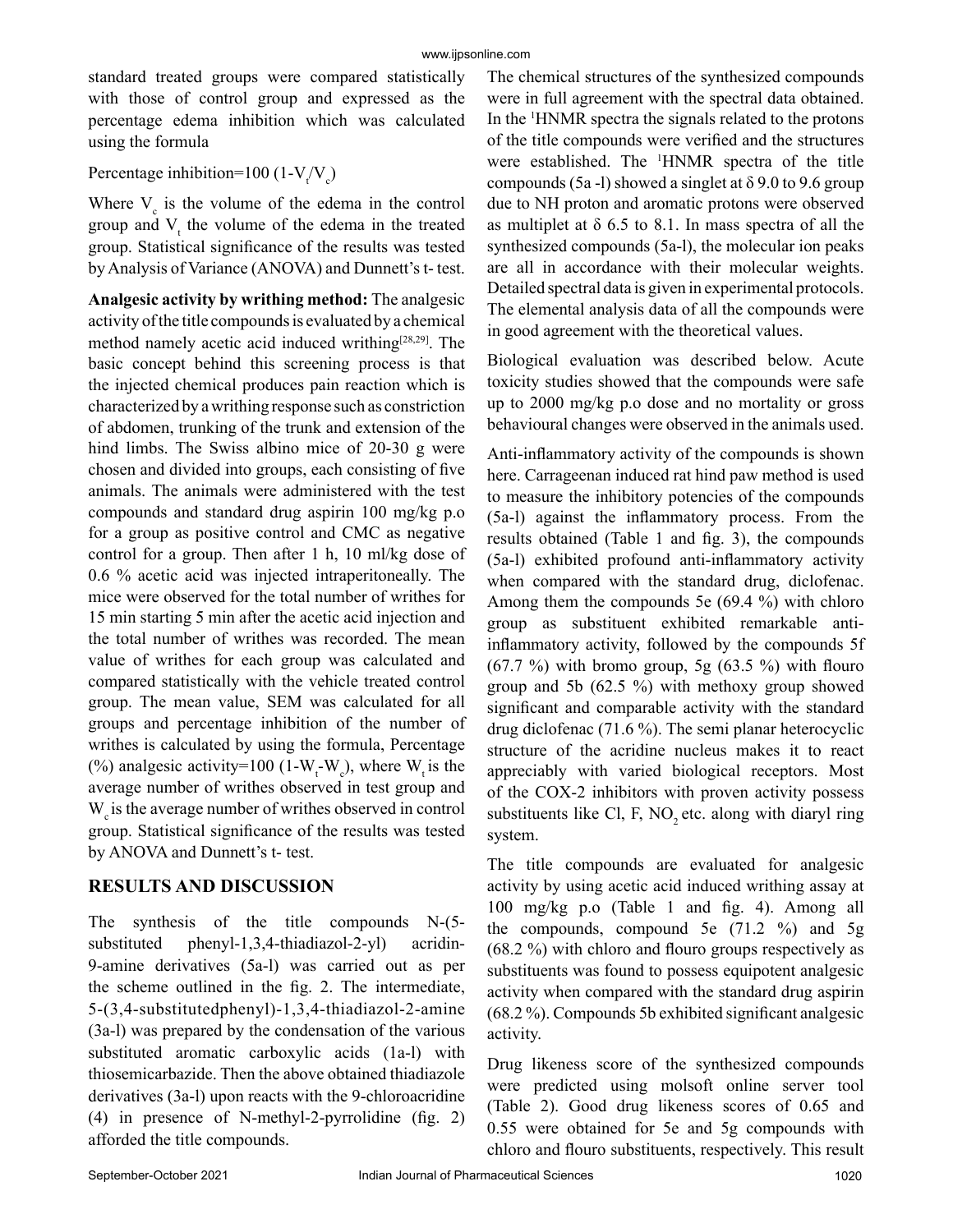#### www.ijpsonline.com

#### **TABLE 1: ANTI-INFLAMMATORY AND ANALGESIC ACTIVITIES OF TITLE COMPOUNDS**

| S. No | Compound      | $R_{1}$                 | $R_{2}$          | Anti-inflammatory activity<br>% inhibition | Analgesic activity<br>% inhibition |
|-------|---------------|-------------------------|------------------|--------------------------------------------|------------------------------------|
|       | 5a            | Н                       | Н                | $54.2***$                                  | 50.9***                            |
| 2     | 5b            | н                       | OCH <sub>5</sub> | $62.5***$                                  | 66.5***                            |
| 3     | 5c            | Н                       | NO <sub>2</sub>  | 46.4***                                    | $47.1***$                          |
| 4     | 5d            | NO <sub>2</sub>         | н                | 45.2***                                    | 46.1***                            |
| 5     | 5e            | н                       | Cl               | 69.4***                                    | $71.2***$                          |
| 6     | 5f            | н                       | Br               | $67.7***$                                  | $62.5***$                          |
| 7     | 5g            | н                       | F                | 65.5***                                    | 68.2***                            |
| 8     | 5h            | Br                      | Br               | 47.4***                                    | $50.0***$                          |
| 9     | 5i            | NO <sub>2</sub>         | OCH <sub>5</sub> | 44.0***                                    | 59.4***                            |
| 10    | 5j            | OCH <sub>5</sub>        | OCH <sub>5</sub> | 59.5***                                    | $61.5***$                          |
| 11    | 5k            | н                       | CH <sub>5</sub>  | 59.0***                                    | 55.7***                            |
| 12    | 5l            | CH <sub>5</sub>         | н                | 48.4***                                    | 51.9***                            |
| 13    | Standard drug | Diclofenac<br>Celecoxib |                  | $71.6***$<br>$73.2***$                     | 68.2***<br>$71.8***$               |

Significance levels \*p<0.05, \*\*p<0.01 and \*\*\*p<0.001 by Dunnet test. At 100 mg/kg (p.o) edema volume was measured 5 h after carrageenan and activity is presented as % inhibition of inflammation. NT-Not tested

Significance levels \*p˂0.05, \*\*p˂0.01 and \*\*\*p˂0.001 by Dunnet test when compared with acetic acid treated control group



**Fig. 3: Graphical representation of anti-inflammatory activity of title compounds**



**Fig. 4: Graphical representation of analgesic activity of title compounds**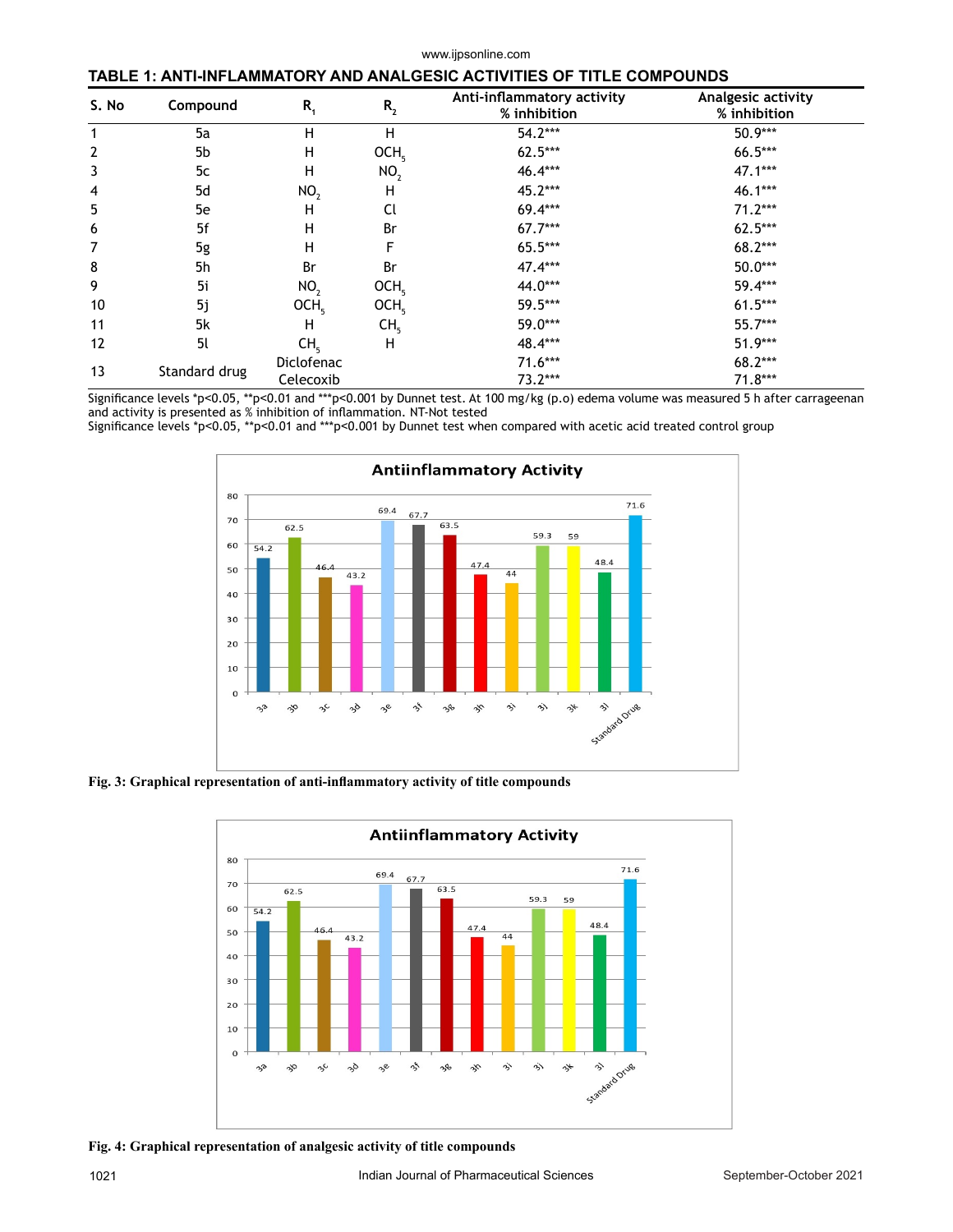**TABLE 2: DRUG LIKENESS SCORE OF THE TITLE COMPOUNDS**

| S. No        | Compound | Drug likeness score |
|--------------|----------|---------------------|
| 1            | 5a       | 0.06                |
| $\mathbf{2}$ | 5b       | 0.47                |
| 3            | 5c       | $-0.51$             |
| 4            | 5d       | $-0.54$             |
| 5            | 5e       | 0.65                |
| 6            | 5f       | 0.52                |
| 7            | 5g       | 0.55                |
| 8            | 5h       | $-0.08$             |
| 9            | 5i       | $-0.62$             |
| 10           | 5k       | 0.55                |
| 11           | 5l       | 0.19                |
| 12           | 5m       | 0.19                |

is adding support to the biological activities observed for these compounds.

In the present study, some N-(5-substituted phenyl-1,3,4-thiadiazol-2-yl) acridin-9-amine derivatives (5a-l) were synthesized and were screened for antiinflammatory and analgesic activities. Among the tested compounds, the compounds 5e and 5g displayed potent activity when compared to the standard drugs. Thus, the study emphasizes the importance of acridine pharmacophore as anti-inflammatory and analgesic agents.

### **Acknowledgements:**

We are thankful to Council of Scientific & Industrial Research-Indian Institute of Chemical Technology (CSIR-IICT), Hyderabad and to Principal, Raghavendra Institute of Pharmaceutical Education and Research (RIPER), Anantapur for providing the spectral data.

## **Conflicts of interest:**

The authors declared no conflict of interest.

## **REFERENCES**

- 1. Sondhi SM, Singh J, Rani R, Gupta PP, Agrawal SK, Saxena AK. Synthesis, anti-inflammatory and anticancer activity evaluation of some novel acridine derivatives. Eur J Med Chem 2010;45(2):555-63.
- 2. Chen YL, Lu CM, Chen IL, Tsao LT, Wang JP. Synthesis and antiinflammatory evaluation of 9-anilinoacridine and 9-phenoxyacridine derivatives. J Med Chem 2002;45(21):4689- 94.
- 3. Sondhi SM, Johar M, Singhal N, Dastidar SG, Shukla R, Raghubir R. Synthesis and anticancer, antiinflammatory and analgesic activity evaluation of some sulfa drug and acridine derivatives. Monatsh Chem 2000;131(5):511-20.
- 4. Chen J, Li D, Li W, Yin J, Zhang Y, Yuan Z, *et al.* Design, synthesis and anticancer evaluation of acridine hydroxamic acid derivatives as dual Topo and HDAC inhibitors. Bioorg Med Chem 2018;26(14):3958-66.
- 5. Guo QL, Su HF, Wang N, Liao SR, Lu YT, Ou TM, *et al*. Synthesis and evaluation of 7-substituted-5, 6-dihydrobenzo [c] acridine derivatives as new c-KIT promoter G-quadruplex binding ligands. Eur J Med Chem 2017;130:458-71.
- 6. Zhang W, Zhang B, Yang T, Wang N, Gao C, Tan C, *et al.* Synthesis and antiproliferative activity of 9-benzylamino-6 chloro-2-methoxy-acridine derivatives as potent DNA-binding ligands and topoisomerase II inhibitors. Eur J Med Chem 2016;116:59-70.
- 7. Barros FW, Silva TG, da Rocha Pitta MG, Bezerra DP, Costa-Lotufo LV, de Moraes MO, *et al*. Synthesis and cytotoxic activity of new acridine-thiazolidine derivatives. Bioorg Med Chem 2012;20(11):3533-9.
- 8. Gupta SK, Baboo P. Antimicrobial activity of synthesized novel n10-alkyl substituted acridine-9-one derivatives. Int J Pharm Chem Anal 2014;1(1):39-46.
- 9. Kudryavtseva TN, Lamanov AY, Klimova LG, Nazarov GV. Synthesis and antimicrobial activity of acridine carboxylic acid derivatives containing a piperazine moiety. Russian Chemical Bulletin. 2017 Jan;66(1):123-8.
- 10. Ilango K, Arunkumar S. Synthesis, antimicrobial and antitubercular activities of some novel trihydroxy benzamido azetidin-2-one derivatives. Trop J Pharm Res 2011;10(2):219-29.
- 11. Aly EI, Abadi AH. Synthesis and antitubercular activity of 6-chloro (unsubstituted)-2-methoxy-9-substituted acridine derivatives. Arch Pharm Res 2004;27(7):713-9.
- 12. Carole DG, Michel DM, Julien C, Florence D, Anna N, Severine J, et al. Synthesis and antileishmanial activities of 4,5-di-substituted acridines as compared to their 4-monosubstituted homologues. Bioorg Med Chem 2005;13(19) 5560-8.
- 13. Valdes AF. Acridine and acridinones: old and new structures with antimalarial activity. Open Med Chem J 2011;5:11-20.
- 14. Opsenica I, Burnett JC, Gussio R, Opsenica DM, Todorovic N, Lanteri CA, *et al.* A chemotype that inhibits three unrelated pathogenic targets: the botulinum neurotoxin serotype a light chain, *P. Falciparum* malaria and the Ebola Filovirus. J Med Chem 2011;54(5):1157-69.
- 15. Auparakkitanon S, Noonpakdee W, Ralph RK, Denny WA, Wilairat P. Antimalarial 9-anilinoacridine compounds directed at hematin. Antimicrob Agents Chemother 2003;47(12):3708-12.
- 16. Lyakhov SA, Lyakhova EA, Panchenko NN, Litvinova LA, Andronati SA. Synthesis and antiviral activity of new bisacridinylhydrazides of aryloxyacetic acids. Pharma Chem J 2001;35(12):653-6.
- 17. Tonelli M, Vettoretti G, Tasso B, Novelli F, Boido V, Sparatore F, *et al.* Acridine derivatives as anti-BVDV agents. Antiviral Res 2011;91(2):133-41.
- 18. Viscia SM, Brodie DC. The *in vitro* antifungal activity of a series of acridine salts. J Am Pharm Assoc 1954;43(1):52-4.
- 19. Sompalle R, Roopan SM, Priya DD, Suthindhiran K, Sarkar G, Ranjith M, *et al.* Microwave‐Assisted Synthesis of Positional Isomeric Dihydro‐triazolo‐pyrimido‐acridines and Biological studies. ChemistrySelect 2020;5(10):3085-90.
- 20. Bharathi A, Roopan SM, Rahuman AA, Rajakumar G. (E)- 2-Benzylidene-7-chloro-9-phenyl-3, 4-dihydroacridin-1 (2 H)-ones: synthesis and larvicidal activity. Res Chem Intermed 2015;41(4):2453-64.
- 21. Bharathi A, Roopan SM, Rahuman AA, Rajakumar G. Solvatochromic behaviour and larvicidal activity of acridine-3-carboxylates. J Photochem Photobiol B 2014;140:359-64.
- 22. Roopan SM, Bharathi A, Al-Dhabi NA, Arasu MV, Madhumitha G. Synthesis and insecticidal activity of acridone derivatives